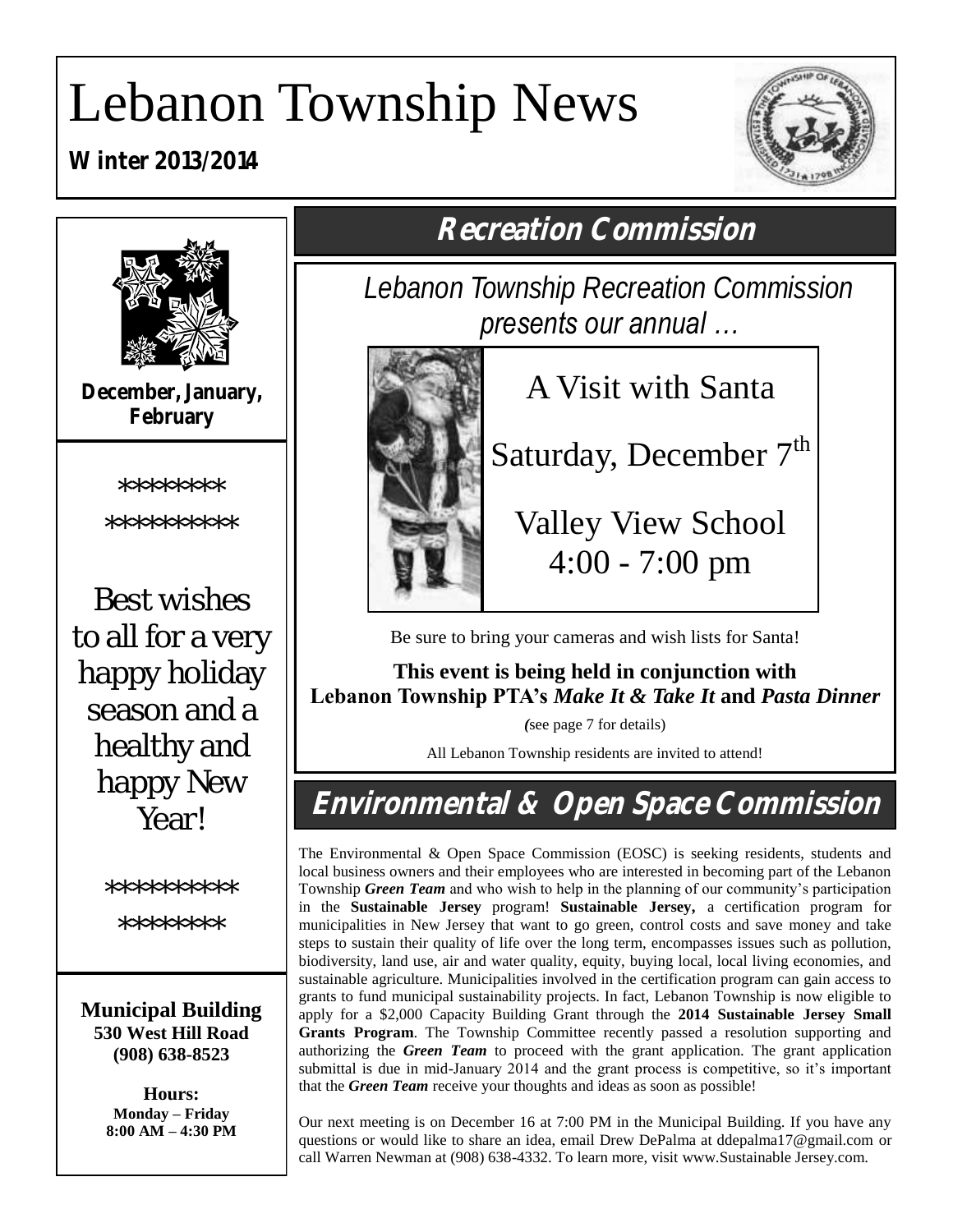## **Fire Department**

#### **Home Fire Safety**

Home fire safety means keeping your family and home safe from the devastations of fire and should always be a top priority. A little bit of prevention can go a long way. There are very simple steps you can take to promote fire safety in your home:

- Make sure all bedroom areas have working smoke alarms and carbon monoxide detectors with fresh batteries. Replace carbon monoxide detectors that are more than six years old!
- Keep valuables in a fire-proof safe and flammable and dangerous items out of the reach of children. Never leave candles burning unattended.
- Create a fire evacuation plan and practice it with the entire family, including children.
- Make sure your children have a clear understanding of what to do in case of a fire and what to do if their clothes or hair catch on fire.
- Make sure exits are easily accessible. Debris, garbage and other obstacles can prevent people from getting out and prevent rescue workers and firefighters from getting in.
- Make sure your chimneys are cleaned, wood stoves are properly installed and space heaters are away from flammables.
- Can we find you? Post house numbers next to your driveway.
- Keep driveways clear and wide enough for emergency vehicles: at least 12 feet wide with 12 feet top clearance.

Home fire safety is an easy thing to accomplish. It only takes some simple, common-sense precautions, fresh batteries and a clear plan.

#### **Members Needed**

We are looking for new Fire and EMT Members ages 16 and older! To learn more about joining the Fire Department, please stop by any Monday night you see the doors open at Station 2 on Hill Road, contact Fire Chief Ed Schaffer at (908) 638-4550 or email firechief@ltfdnj.org.

#### **2013 Fund Drive**

You should have received our 2013 fund drive mailing. As always, the Fire Department needs your support. We are here for you 24 hours a day, seven days a week. Please take a moment to look over the information and help support YOUR Fire Department.

#### **Old Cars Wanted**

We use old cars for training. Please donate your old car or truck.

#### **Pancake Breakfast – Second Sunday of Every Month from October to May**

The Lebanon Township Fire Department has been holding Pancake Breakfasts for over thirty years. This great tradition is held from 8:00 to 11:30 AM every second Sunday from October until May, at Station One on Anthony Road. The cost is \$6.00 for adults and \$4.00 for children under 10. All money raised supports the Lebanon Township Fire Department. Directions to Station One on Anthony Road:

- From the A&P in Califon, follow Sliker Road until it turns into Anthony Road (bear left onto Anthony). Follow Anthony Road. Watch for signs; the Fire House will be on the left.
- From Point Mountain or Route 31, take Musconetcong River Road (Route 645) to Hollow Road. At the top of the hill, turn right onto Anthony Road. Watch for signs; the Fire House will be on the left.
- From the Municipal Building or Hill Road, follow Red Mill Road to Newport Road. Make a right onto Newport and follow to the end (just past the Road Department Building). Turn left onto Anthony Road. Watch for signs; the Fire House will be on the left.

If you get lost call (908) 537-2838.

### *Check out our website at www.ltfdnj.org*

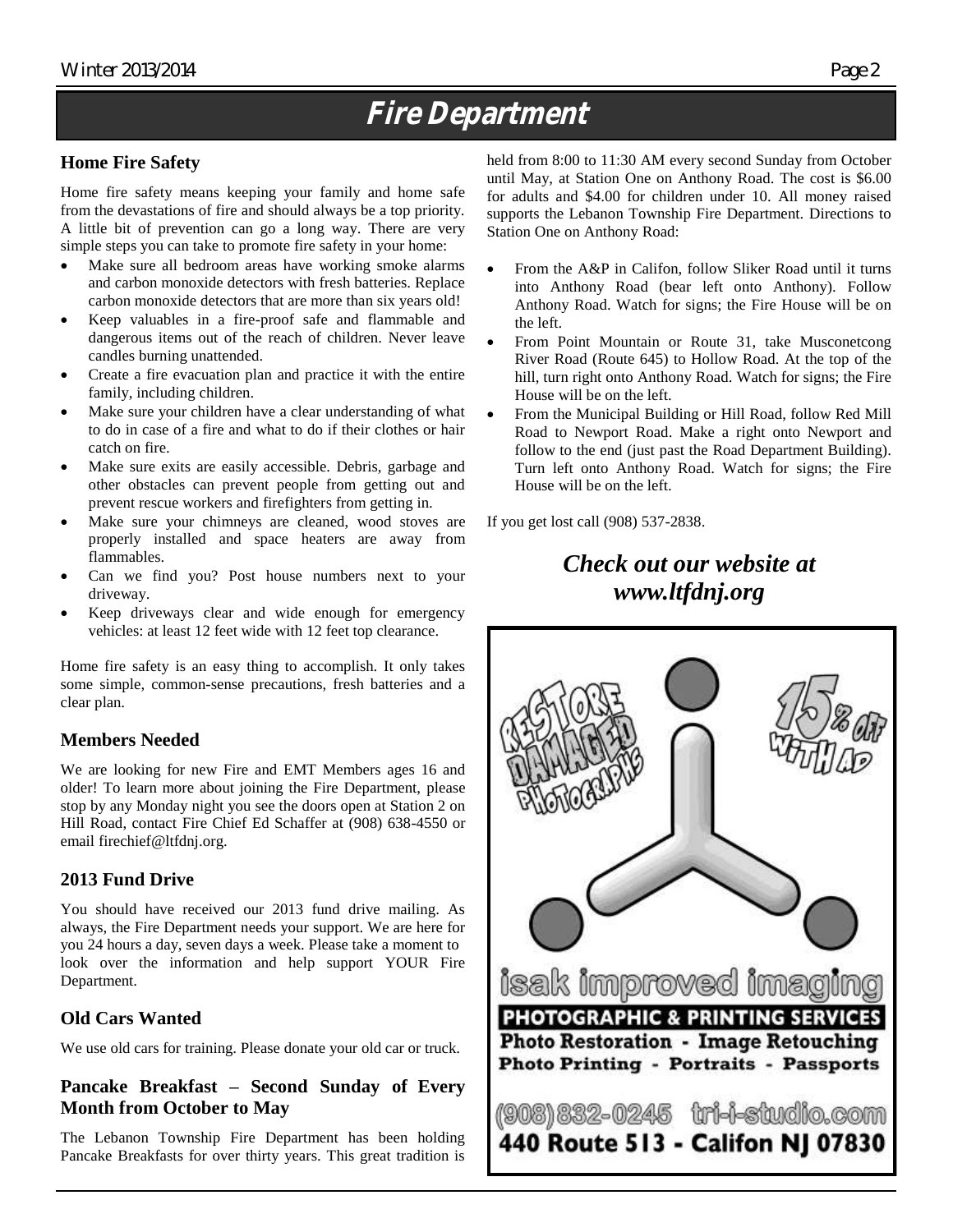#### Winter 2013/2014 Page 3 (Page 3) Page 3 (Page 3) Page 3 (Page 3 (Page 3 (Page 3 (Page 3 (Page 3 (Page 3 (Page 3  $\mu$

## **Office of Emergency Management**

Have you started your generator lately? It has been slightly more than a year since Hurricane Sandy created havoc within our community. We all remember the downed trees and the loss of power for almost two weeks. Now that the winter storm season is approaching, please take a few minutes to review storm preparedness:

- Always assume power may be out for more than a day and sometimes weeks.
- Household members will require at least one gallon of drinking water per day. Try to purchase bottles of water before the stores run out.
- When there is notice of a storm approaching, fill your bathtub with water. This can be used for personal consumption or toilet flushing.
- Keep a supply of non-perishable food on hand which can be easily prepared. No power means a loss of both refrigeration and freezer.
- If you have a grill, be sure you have filled propane tanks or adequate charcoal.
- Be sure you have a flashlight and a battery powered radio with extra batteries available.
- Check that you have all necessary medications in case you must leave your home or deliveries of additional medications are delayed.
- Charge cell phones and laptops.
- If you have a family member for whom an emergency could be immediately life threatening, please notify the Emergency Management Office in advance. In case of extended power outages, please try to make emergency arrangements for family members in advance.
- In the event of a storm, consider staying with a relative or friend who lives in an unaffected area or who has an alternative heat and power source. If you have an elderly neighbor or friend, extend an invitation to have them stay with your family.

During periods of extreme cold or power outages, the Municipal Building will be made available as a warming station as well as a place to charge computers and cell phones. The hours will be determined by the need at the time and will be posted on the township website at www.lebanontownship.net.

During extended emergency periods, such as weather emergencies, longer term shelters may be opened. The American Red Cross recently conducted a survey to determine which facilities within our township may qualify. The requirements for a longer term shelter include a supply of food, water, heat, showers, and sleeping areas. The Red Cross has the ability to supply or supplement a number of these items upon demand. Last year, during Hurricane Sandy, the Hunterdon County Office of Emergency Management operated a longer term shelter just outside of Flemington.

Information during periods of extreme emergency will be issued through our township website as well as radio station WRNJ 1510 am. We will also attempt to post signs outside of our Municipal Building as well as the schools.

If you feel you would like to volunteer to help your neighbors during periods of emergency, please contact Office of Emergency Management coordinator Alan Goracy at (610) 442- 2141, email alangoracy@gmail.com, or leave a message at the Municipal Building at (908) 638-8523.



Sue Santillo, Owner Janine Ascenzo, Owner & Dog Trainer

908-975-5711 Email: takingthelead@comcast.net www.takingtheleadpetcare.com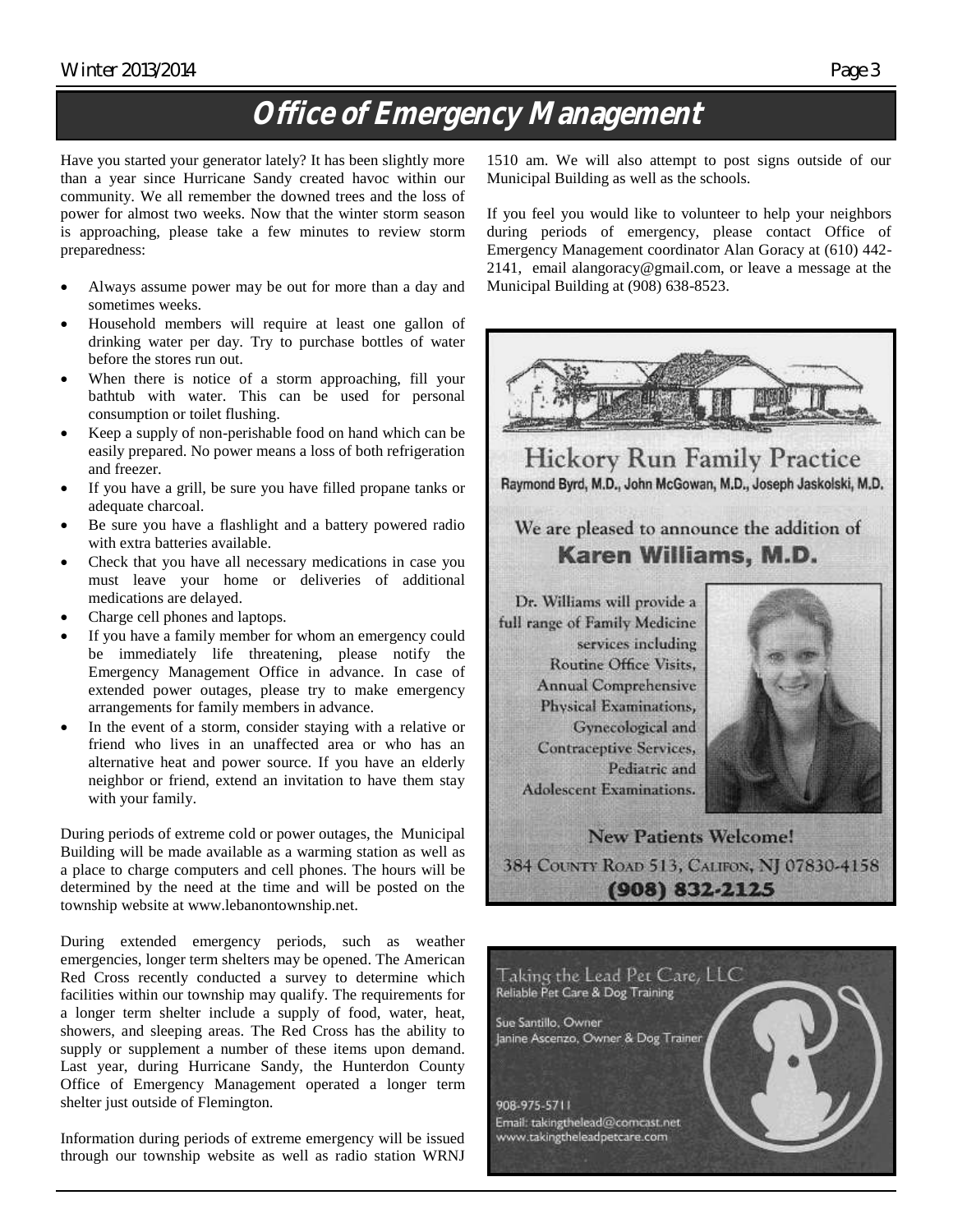### **Bunnvale Library**

#### **News from Bunnvale Library**

What can you get with a library card? Free, downloadable books and audio books to your PC, Mac, mobile device, or eReader! Just go to the Hunterdon County Library home page and click on **eHCL: eBooks at HCL** for details. Another new program, funded through the generosity of the *Friends of the Hunterdon County Library*, offers free passes to popular area museums and art installations. Check the library's home page for information, and make plans to visit such icons as The American Museum of Natural History, The Intrepid Sea, Air and Space Museum, The Penn Museum of Archaeology and Anthropology, and Gardens for Sculpture. Create an unforgettable holiday experience for family and friends, courtesy of your library card!

Stop by Bunnvale Library to view new winter collections in the Anne Rambo Display Cabinet. During the month of December, the **Common Threads Quilt Guild** displays its members' handmade quilts. In January, **Bill Martin**, illustrator, shows his original pen-and-ink drawings from the newly-published *Bentonville before Wal-Mart*. February features fiber art by **Alison Mikulski**.

Story Time for preschoolers ages 2-5 continues through the winter, and will be held most Fridays from 1:15-2:00 PM. Registration is required. Details and schedules are available at the library and on our township webpage.

Celebrations are underway throughout Hunterdon County in  $2014$  to mark the  $300<sup>th</sup>$  anniversary of its founding. Please refer to the library's webpage for a schedule of events. Join us on **Saturday, March 22** for an Open House, including refreshments and entertainment, commemorating the actual date of the county's incorporation.

Bunnvale Library is here for you. We are your community fullservice library providing a wide range of fiction and nonfiction books, audio books, adult and juvenile DVDs, periodicals, books for sale, a free paperback exchange, free internet and WiFi access, and copy and fax machines. If you don't see what you want, we can order items from within the county system or conduct a wider search. Let us know if and how we can better serve you, the public.

#### **Happy, Healthy Holiday Season to All!**

**Hours: Wednesday 1:00 – 8:00 PM Thursday & Friday 9:00 AM – 5:00 PM Saturday 9:00 AM – 2:00 PM Telephone: (908) 638-8884**

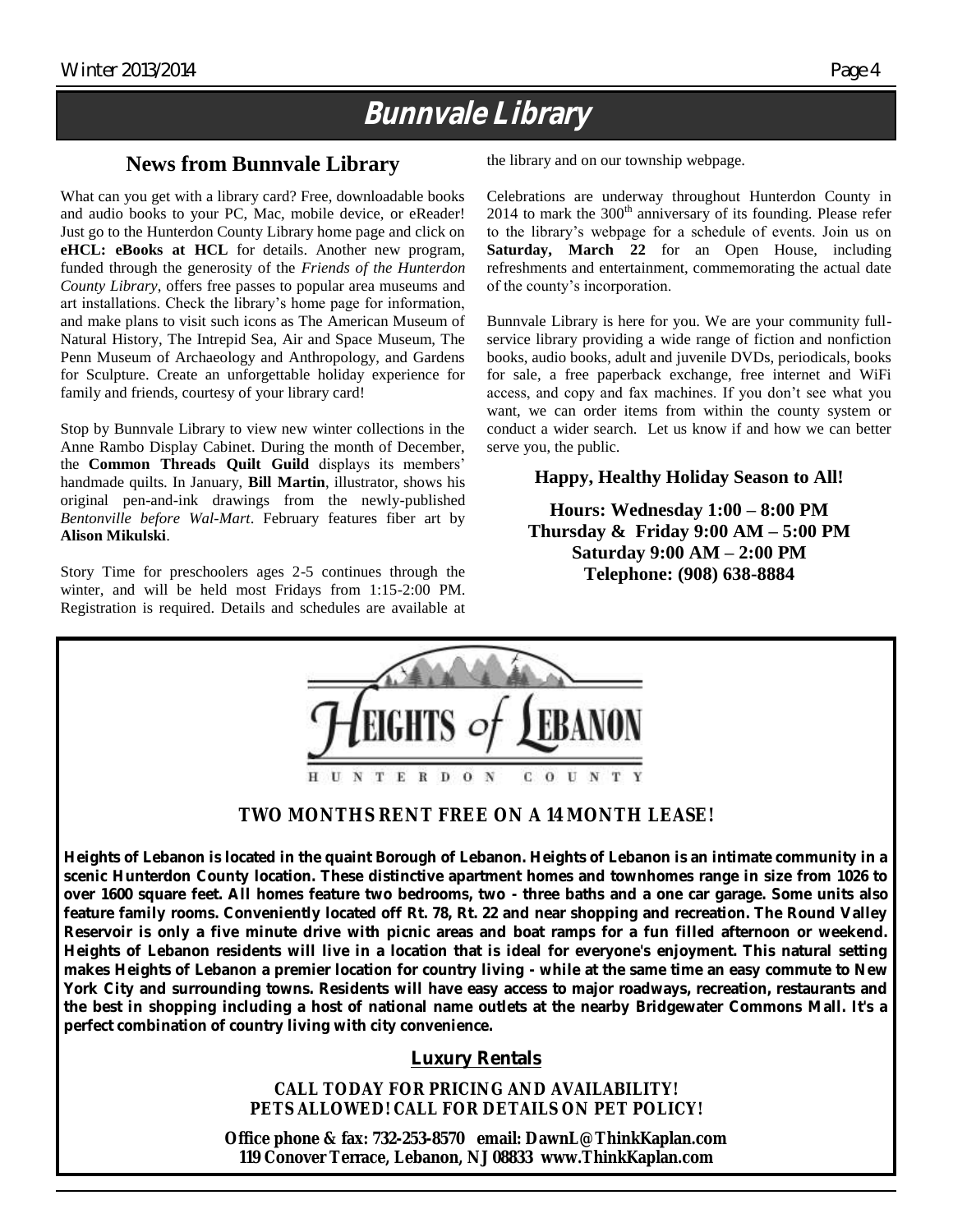### **Recycling**

### **Recycling News**

Not only is recycling the right thing to do, it is also the law in New Jersey. Hunterdon County and Lebanon Township work together to try to make recycling convenient. Please check the recycling page of the Hunterdon County website, www.co.hunterdon.nj.us/ recycling.htm, for information about special county hazardous waste and



electronics recycling events. Lebanon Township generally has an electronics recycling event each spring.

For residential recycling, materials are accepted at each of the following locations:

 1. The township recycling depot on the third Saturday of each month between 8:30 and 11:30 AM behind the Municipal Building.

 2. The county residential recycling program at the Transfer Station in Annandale. The hours at the transfer station are 7:00 AM to 4:30 PM Monday through Friday and 7:00 AM to 1:00 PM on Saturday.

#### **ITEMS ACCEPTED FOR RECYCLING:**

 **Aluminum cans**: Only empty beverage cans will be accepted. Other aluminum items WILL NOT BE ACCEPTED.

 **Cardboard, chipboard & brown paper bags**: Corrugated, chipboard (boxboard) and brown paper bags will be accepted. Cardboard should be tied or placed in another cardboard container (box). Cardboard with food or food residue WILL NOT BE ACCEPTED.

 **Glass bottles and jars**: Food and beverage container glass with rings and caps removed will be accepted. All containers MUST be emptied and rinsed. Cups, drinking glasses, dishes, ovenware, window glass, lead crystal TV tubes, light bulbs, mirrors or any other type of glass product WILL NOT BE ACCEPTED.

#### **Hard covered books**

 **Junk mail & office paper**: Un-shredded junk mail and office paper will be accepted. Junk mail and office paper should be tied or placed in a cardboard container (box). Shredded or bagged junk mail and office paper WILL NOT BE ACCEPTED.

 **Newspaper**: Newspaper tied with string or twine will be accepted. Newspaper bound in tape or other materials WILL NOT BE ACCEPTED.

#### **Paperback books**

 **Plastics bottles # 1-7:** Plastic bottles # 1-7 that originally contained liquids are accepted. All containers MUST be emptied and rinsed.

**Telephone books**

 **Tin and bi-metal cans:** Are accepted if all food and other residue have been removed. Labels do not have to be removed.





**Professional Chimney** Cleaning, Maintenance. **Repairs & Relining** 

908-537-9900

GLEN GARDNER, NJ 08826 CountrySweep@Comcast.net www.CountryChimney.Com

**Serving Hunterdon County NJHIC License #13VH01724500**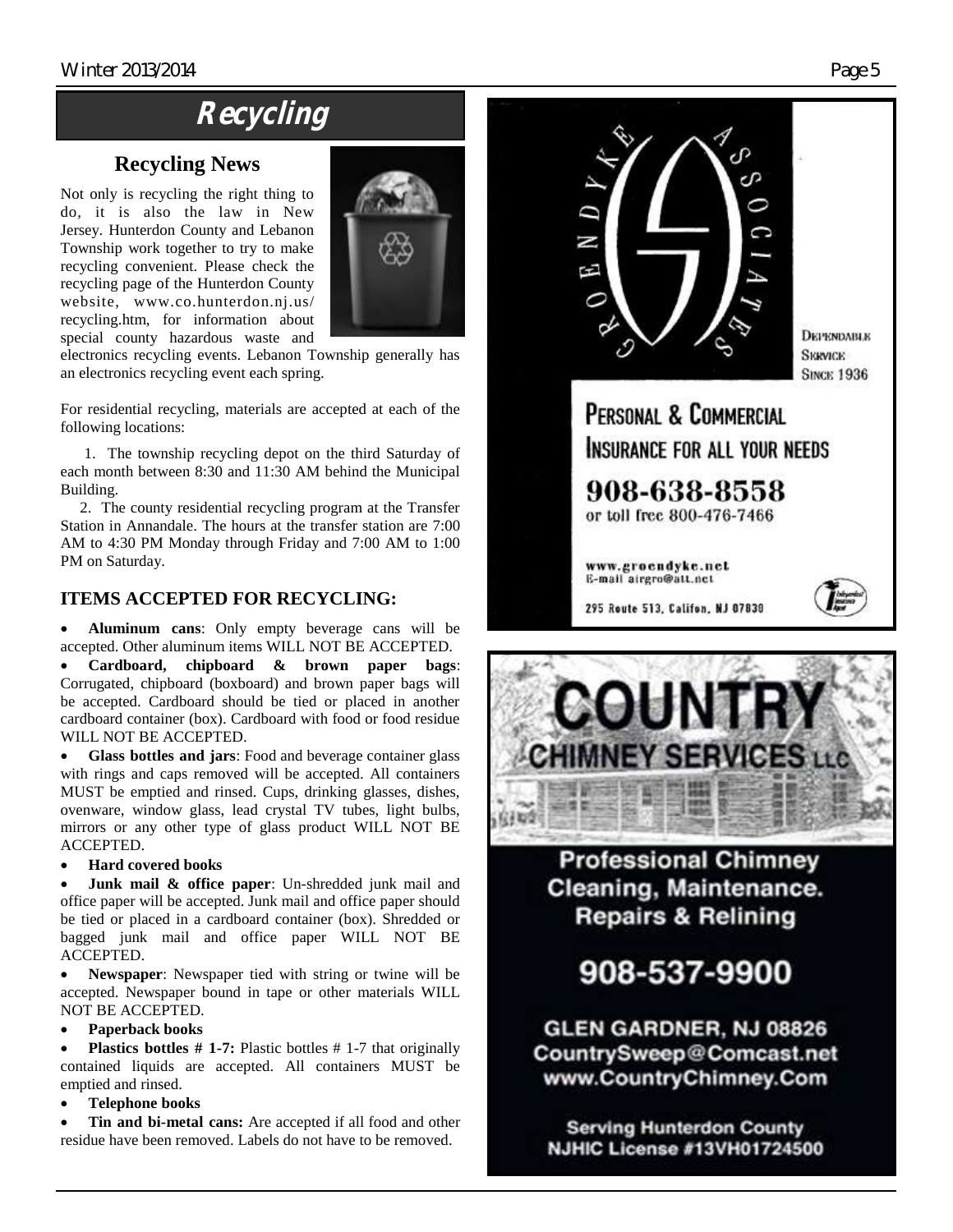

#### Listed, Under Contract, Sales & SOLD in 2013 by Sh **Groben**

|                                                                   | Land 5.01 ACPES Under Contract                                    | SOLD                                                      | SOLD                                                      | SOLD                                                       | SOLD                                                  | SOLD                                                    |
|-------------------------------------------------------------------|-------------------------------------------------------------------|-----------------------------------------------------------|-----------------------------------------------------------|------------------------------------------------------------|-------------------------------------------------------|---------------------------------------------------------|
| <b>Listed \$120,000</b><br>23 Dewey Lane<br>Lebanon Township<br>a | <b>Listed \$569,000</b><br>808 Highland Drive<br>Lebanon Township | SOLD \$265,000<br>Spring Mountain Rd.<br>Lebanon Township | SOLD \$258,250<br>135 Mount Grove Rd.<br>Lebanon Township | SOLD \$350,000<br>182 Musconetcong Rd.<br>Lebanon Township | SOLD \$220,000<br>4 Deerpath Road<br>Lebanon Township | SOLD \$459,900<br>313 Old Farm Road<br>Lebanon Township |

does not guarantee son is in anyway responsible for its accuracy. Data accurate as of 10/00/2013. Data manitained by GMLS may not reflect all real entate activity in the market. Oldwick Office, 126 Okhaick RA. Okhaick, NJ,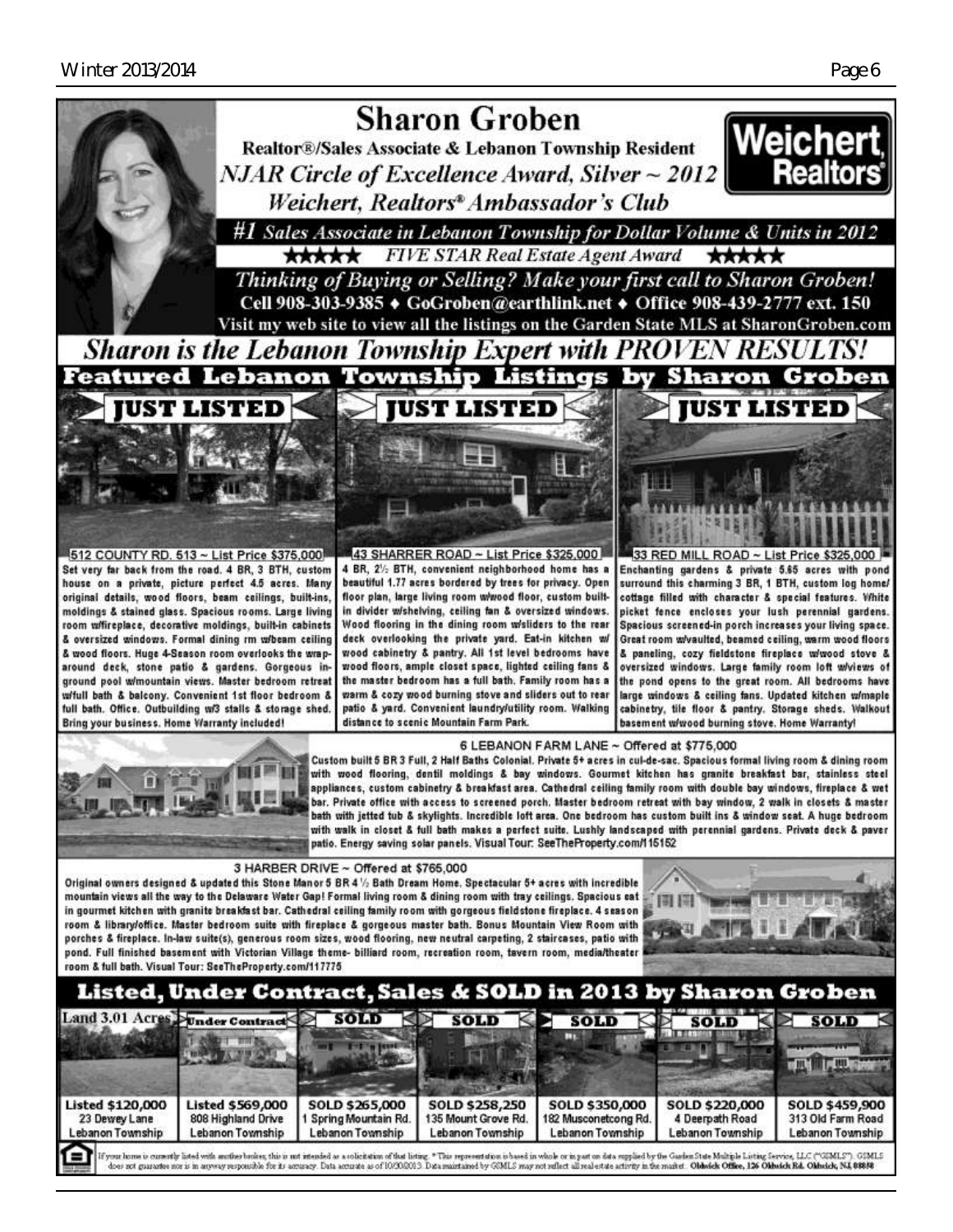### **Education**

#### **News from Voorhees High School**

- The National Merit Scholarship Program has named three students from Voorhees High School as Semi-Finalists and four as Commended Students. Students were selected based on scores from their PSAT exam. Semi-Finalists include Brian Bigdelle, Samuel DeFabrizio and Christina Dornbusch. Commended students include Josephine Gallagher, Andrea Jindracek (of Lebanon Twp.), Valerie Noonan (of Lebanon Twp.) and Ryan Park. Semi-Finalists may advance to become Finalists and receive a \$2,500 scholarship.
- The College Board has identified 77 Voorhees students who earned AP Scholar Awards in recognition of their exceptional achievement on Advanced Placement Exams this past spring. Out of those 77 students, 11 qualified for the National AP Scholar Awards, which means they earned an average score of 4 or higher on a five-point scale on all AP exams taken, and score of 4 or higher on eight or more of these exams. Students from Lebanon Township that earned the National AP Scholar Award include: Clare Cutri-French, Cory Nunn, and Teresa Pecina.
- Voorhees High School held its Homecoming Football Game on Friday, October 18, 2013 and earned a victory against Hillside High School. At the game, Hayley Pellis was crowned Homecoming Queen. At the Homecoming Dance on Saturday, October 19, J. Merritt Francis was crowned

Homecoming King.

- The Winter Concerts at Voorhees High School will be held on December 11 and 18, beginning at 7:00 PM in the auditorium.
- Orientation for current eighth graders will be held the week of January 5, 2014. Each middle school will be assigned a different day to visit. The presentation for parents/guardians of current eighth graders will be held on January 8, 2014 beginning at 7:00 PM.

### **Lebanon Township PTA Hosts Make It & Take It and the Pasta Dinner**

This year, the Lebanon Township PTA will once again be hosting their annual *Make It & Take It* fundraiser for the winter holidays, on **Saturday, December 7, from 4:00 - 7:00 PM** at Valley View Elementary School. For \$5, children will be able to create and take home six quality crafts. A donation to the Toys for Tots mitten and scarf tree will reduce the fee to \$4.

In addition, the PTA's annual *Pasta Dinner* fundraiser will be held in the cafeteria, at a cost of \$5 per family. The *Pasta Dinner* will begin at 5:00 PM.

For information or to volunteer to assist with these events, please contact Michele Worster at mworster79@gmail.com or Kelly Cross at kelleo22@hotmail.com.



Hampton - Springfield - Scotch Plains - Roselle Park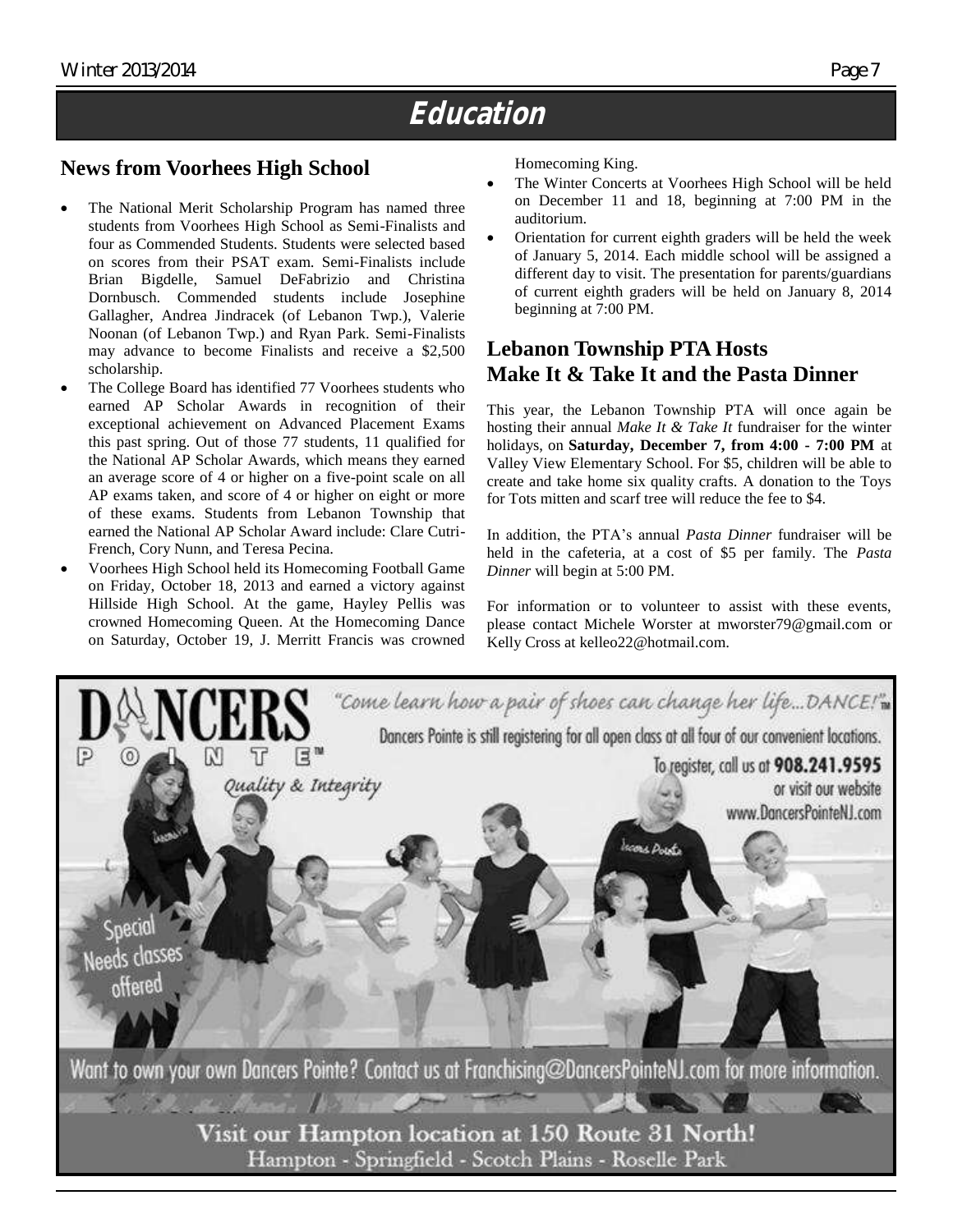### **Historians**

#### **Murder on the Musconetcong** Installment #3

by Nina Savoia, Historian Based on *Murder along the Musconetcong: A tale of Jersey justice* by Ruth Trask Farrow, 1973

*Recap: John B. Parke along with his sister Maria Parke Castner, his niece Maria Matilda Castner and his right hand*  man, John Castner, were bludgeoned to death on May 1, 1843. *Joseph Carter, Jr. and Peter W. Parke were accused, tried and sentenced for the murders.*

On August 22, 1845, Joseph Carter, Jr. and Peter W. Parke were taken from the Belvidere jail to the gallows in the courtyard which had been built for this first hanging in Warren County. The roads all the way from Belvidere to New Hampton were lined with horses, wagons, carriages, and people wanting to be witnesses to the executions. The men were taken at 12 noon and escorted by two attendants each for support. Reverend Clark offered an appropriate prayer to Joe and Peter. After the prayer, Joe embraced Peter and shook hands with about a dozen men present on the scaffold, mostly clergy and legal advisors. Peter shook hands with a few. Both still protested their innocence and the innocence of their family members. They were placed facing each other and the nooses were placed around their necks and caps drawn over their eyes. Sheriff Winters of Warren, with a single blow, severed the cord which held them to earth. They only fell about a foot. Their necks were not broken! The sad fact is that Joe Carter lived 11 minutes and Peter Parke 17 minutes after the 15 inch drop. Both struggled in their death throes. Their bodies were brought back to their families. Peter's father would not allow anyone to help carry his son into the house. He said they did not help when he was alive; there was no need for help now. It is believed both men were buried at the Crossroads of Changewater and Andersontown in William Carter's field. It became known as "Murderers Crossroads" by the people involved. There are no stones to mark their graves…they are now lost to history.

Food for thought:

- Scant evidence, all circumstantial, and a willingness to convict someone of the Warren Tragedy fueled the trials.
- Joe Carter had money to pay his creditors a few days after the murders and prior to receiving his wife's inheritance. However, it was estimated that \$5000 was stolen from Mr. Parke's house and Joe only paid approximately \$100 to creditors. There was no mention of what happened to the rest of the money by the prosecution and it was never recovered.
- A horseshoe track from a defective hoof found May 5 but not measured until July 17 at Rounsavell's footbridge, fully two and one-half months after the murders and with rain storms in between, was entered into evidence to be those of

Joe Carter's horse. Joe owned a few horses, but would he have been so careless as to use a horse with an identifiable defect? Can a track be identified after rainstorms and usage of the footbridge by various people during those months?

- There was no mention by the prosecution of a conspiracy. If two men plotted to commit these murders, their plot was not mentioned. When, where and how was it plotted?
- Peter W. Parke was found guilty by a Mercer County jury on two counts. The jury announced "guilty of murder in the first degree". They did not state "guilty of the murders" or "guilty of the murders of John Castner and John B. Parke".
- Folks referred to the trials as "The trial of Carter and Parke". However, they were not tried at the same time but at different times, different venues and separately.
- Both Joseph Carter, Jr. and Peter W. Parke protested their innocence until the very end, even upon the gallows. Both wrote their protests which were published in the newspapers.

A few notes of interest:

- Joseph Carter Jr.'s trial judge, Judge Nevius, consistently suppressed the defense's objections, sustained the prosecutions and let evidence be introduced in succeeding trials that prejudiced the jury.
- In early September, a month after the hangings, a "fever" descended upon the players. John's brother, Abe Castner, died. John Strader, the constable who played a part in assembling the horseshoe track evidence, also died, as did Sheriff Daniel Winters who had bungled the executions by not providing a long enough gallows drop and allowing public viewing. New Jersey law forbade public executions, yet Warren County allowed many to witness the executions by climbing trees and standing on wagons and other objects.
- A few years after the executions, the townspeople began to have doubts about the guilt of the two men.
- One reporter stated, "in no state in the union is criminal justice administered with more promptness and vigor than in New Jersey."

It has been 170 years since the murders of four and hangings of two of these simple country folk who lived along the peaceful Musconetcong River. The incident tore the townspeople apart;

whole families left the area. No one along the river was untouched by these events. There are still so many u n a n s w e r e d questions. The truth may never be known.



Graves of the Parke/Castner murder victims; Washington, NJ Cemetery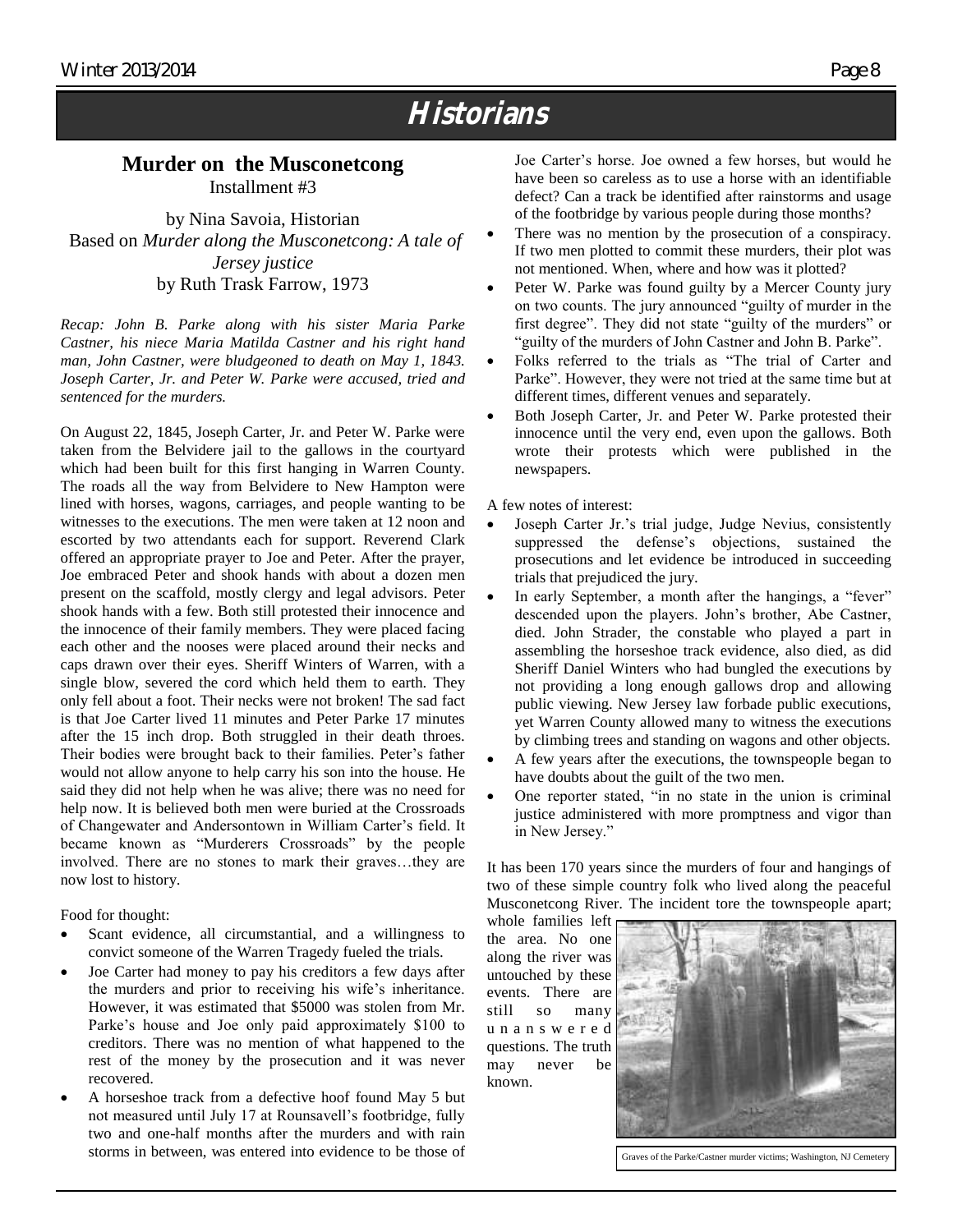### **Museum**

#### **TOWNSHIP OF LEBANON MUSEUM 57 MUSCONETCONG RIVER ROAD HAMPTON, NJ 08827 (908) 537-6464**

#### **HOLIDAY WINDOWS December - January**

The holidays will be here before you know it. Our deep window sills have been a great place to decorate with trees, Santas, lights, etc. There are 11 windows. Call us if you can help decorate one and by all means stop by and see them over the holidays.

#### **HOLIDAY PARTY** December 14

Our annual holiday party will be on Saturday, December 14, from 1:00 - 5:00 PM. Our windows will be ready and we hope you will enjoy them as you partake of our soup and bread reception. Please bring a jar of peanut butter to supplement the Lebanon Township food distributions or something for the Hunterdon Food Pantry. Santas and snowmen also on display thanks to Sharron Ballard.

#### **Museum Hours: Tuesday & Thursday 9:30 AM - 5:00 PM Saturday 1:00 - 5:00 PM**

The museum is supported by the Township of Lebanon under the guidance of the Township Historians



### **Community News**

#### **Open Cupboard Food Pantry**

The Open Cupboard Food Pantry distributes over 12,000 pounds of groceries each month. We could not do it without the help of the community. Thank you for your ongoing support.

The Pantry accepts donations of non-perishable food, personal products and cleaning supplies. At this time, our most needed items are: flavored oatmeal and cereal; canned ravioli; baked beans; pasta sauce; canned peaches, pears and pineapple; coffee; sugar; toilet paper; and laundry detergent.

#### **Neighborhood Ski Group Welcomes Skiers & Boarders**

The Neighborhood Skiers & Borders Group is gathering for its seventh season. This prepaid group package at Shawnee Mountain was created especially for families of Lebanon Township and gladly welcomes friends from neighboring communities. The Group has proven to be a great way for busy families to set aside and share quality time together and with friends.

Club visits are Sundays, from 1:00 PM until 9:00 PM, beginning January 5, 2014. The Group runs for six consecutive weeks, excluding Martin Luther King Day (1/19) and Presidents' Day (2/16) weekends. All packages are customized to your personal needs and include any combination of lift tickets, rentals and lessons. Two make-ups per person give additional flexibility, as many of our kids are in extra-curricular weekend programs.

Signing up is easy: online for credit card payments or to Group Leaders for checks/cash. Payments received in full by December 10 will qualify for the sixth free trip. There are no meetings or additional fees. All ages are welcome on the slopes, however, the minimum age for lessons is seven years old.

For additional information, contact Shelly or Rich Baluta at (908) 310-4590 / (908) 310-1687 or send an email to rowanoliviasmsom@comcast.net.

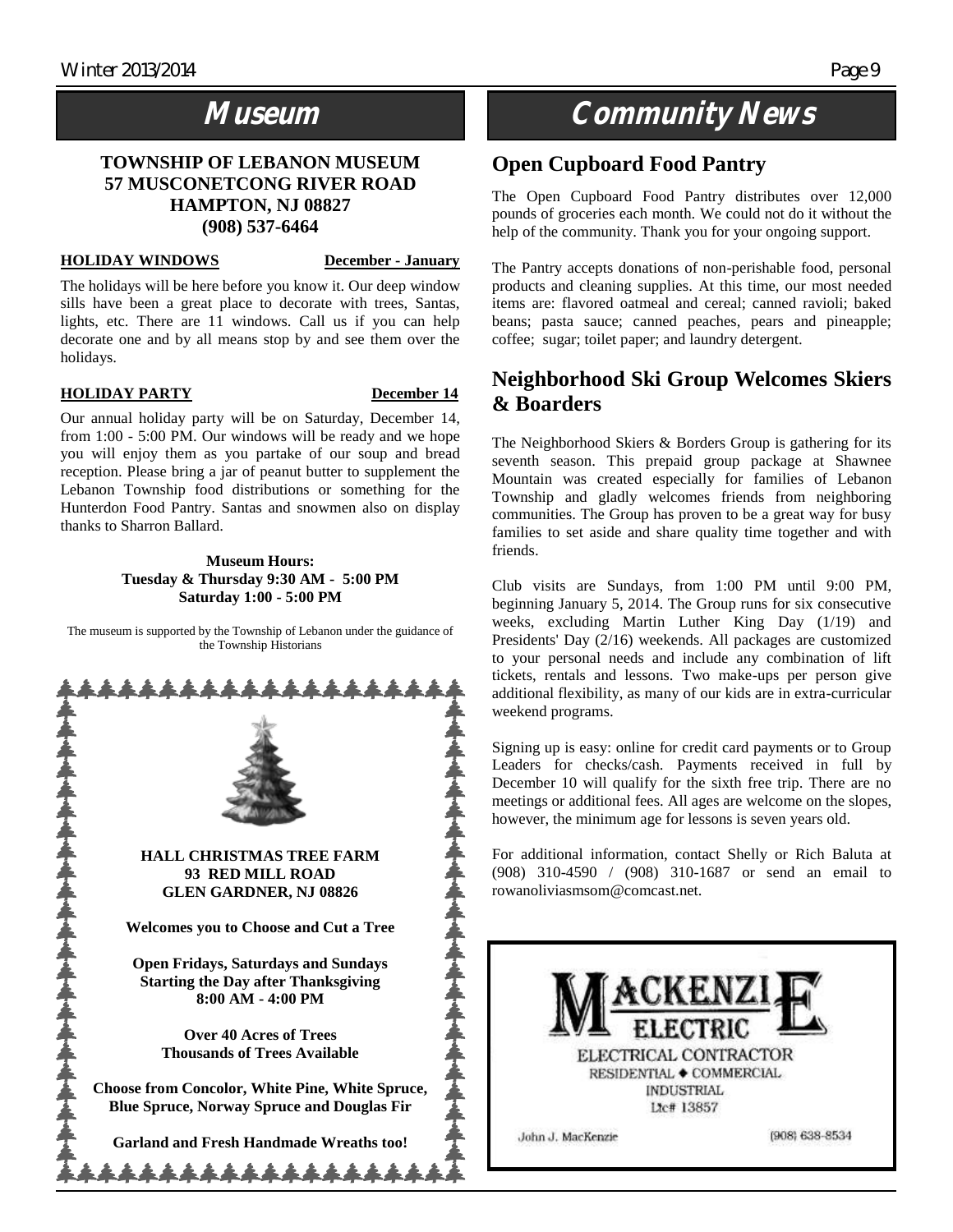### **Community News (continued)**

#### **Eight Lebanon Township Girl Scouts Earn the Prestigious Gold Award**

It is said that only 4% of Girl Scouts ever reach the pinnacle of Girl Scouting achievement, the Gold Award. It is also assumed by some that most girls end their girl scouting experience when they graduate from middle school. But in Lebanon Township, 16 of the 18 young women who were scouts in  $8<sup>th</sup>$  grade and who recently graduated from Voorhees High School were still actively involved in Girl Scouting at the end of high school, and an impressive 50% of them earned the Gold Award.

The path to the Gold Award culminates in a project in which the girls take action on an issue they are passionate about, demonstrating leadership, perseverance and organizational skills. The project must meet a community need and also be sustainable. Following is a list of the projects the Lebanon Township girls completed:

**Clare Cutri-French: "Promoting Health and Public Safety in Northern Hunterdon County"** - Clare partnered with the Califon First Aid Squad to run a series of CPR/First Aid trainings in a community where these lifesaving trainings are often unavailable. She also organized two blood drives to minimize blood shortages in the area. Booklets giving detailed instructions on how to run successful trainings and blood drives were created and distributed at the completion of her project, so that others can carry on this work.

**Sara Diacik: "Family Fun Center"** - Sara worked with the Flemington Food Pantry to create a Family Fun Center. She collected DVDs, games, crafts and snacks, which surprised the children and enabled families to spend quality time together. Sarah also provided a "Free Events" flyer listing free events families utilizing the center could attend in Hunterdon County. Another Girl Scout troop is continuing to collect donations for the Food Pantry.

**Mary Kozlowski: "Replaying Sports Equipment"** - Mary worked with the Lebanon Township Athletic Association to hold a free sports equipment exchange two weekends before the soccer and baseball/softball/T-ball season began. At the exchange, families with children involved in sports brought their old equipment to exchange for other equipment they would need for the upcoming season. Mary's project was created to address the issue of children quickly outgrowing their sports equipment and to eliminate consumer waste by finding new homes for gently used equipment. A local Girl Scout troop has taken over this project.

**Lauren Lynn: "Beaver Dam Diverges**" - Lauren partnered with Hunterdon County Parks and Recreation to help address the overpopulation of beavers in Hunterdon County's Hoffman Park. One of the main ponds at Hoffman Park was flooding due to the work of the beavers. With the help of her family and friends, Lauren was able to build and insert a Clemson Pond

Leveler, which regulates the level of water below beaver dams. The leveler serves as a prototype in her area and should maintain constant water levels in the pond for quite a long time.

**Jessica Snellen: "Fortunes for Foster Care"** - Jessica collected donations for the foster children at the Dorothy B. Hersch Regional Child Protection Center, which serves the children from Lebanon Township. Donations included toys, books and school supplies from local stores, her high school community, and people throughout New Jersey. Jessica also worked to educate her community on the foster care system, the Child Protection Center and child abuse. Her project will be sustained by a local younger troop.

**Tess Pecina: "Salad Garden"** - Tess raised a vegetable garden, modeled on the "Grow-A-Row" program, and donated the produce to local food pantries. A local farmer donated land, and Tess solicited donations of seedlings and gardening supplies. Tess received volunteer support from Girl Scouts, Boy Scouts, Key Club, and Sunday Schools to plant, water, weed, and pick the vegetables. She gave a presentation to the younger volunteers of local communities on hunger and malnutrition in the area. Approximately 175 pounds of food was grown and donated.

**Samantha Suchovic: "Treasure Box for the Interfaith Hospitality Network of Hunterdon County**" - Sam collected gently used and new toys from the local community to donate to the local agency supporting homeless families in Hunterdon County. These toys were placed in a communal bin for all the children to play with while staying in shelters. Sam also educated the community about the Interfaith Hospitality Network and Homelessness in Hunterdon County

**Erin Tack: "Animal Abandonment Awareness and Education**" - Erin hosted an awareness weekend for dogs and their owners, which was attended by over 850 people. She combined fun activities for dogs and their owners with free educational seminars in training, grooming, handling, and veterinary care, along with educating people about the growing problem of animal abandonment. Erin was able to donate 10 heated dog shelters to the Russell Refuge, along with a truck full of needed items. A junior troop is taking over her project.

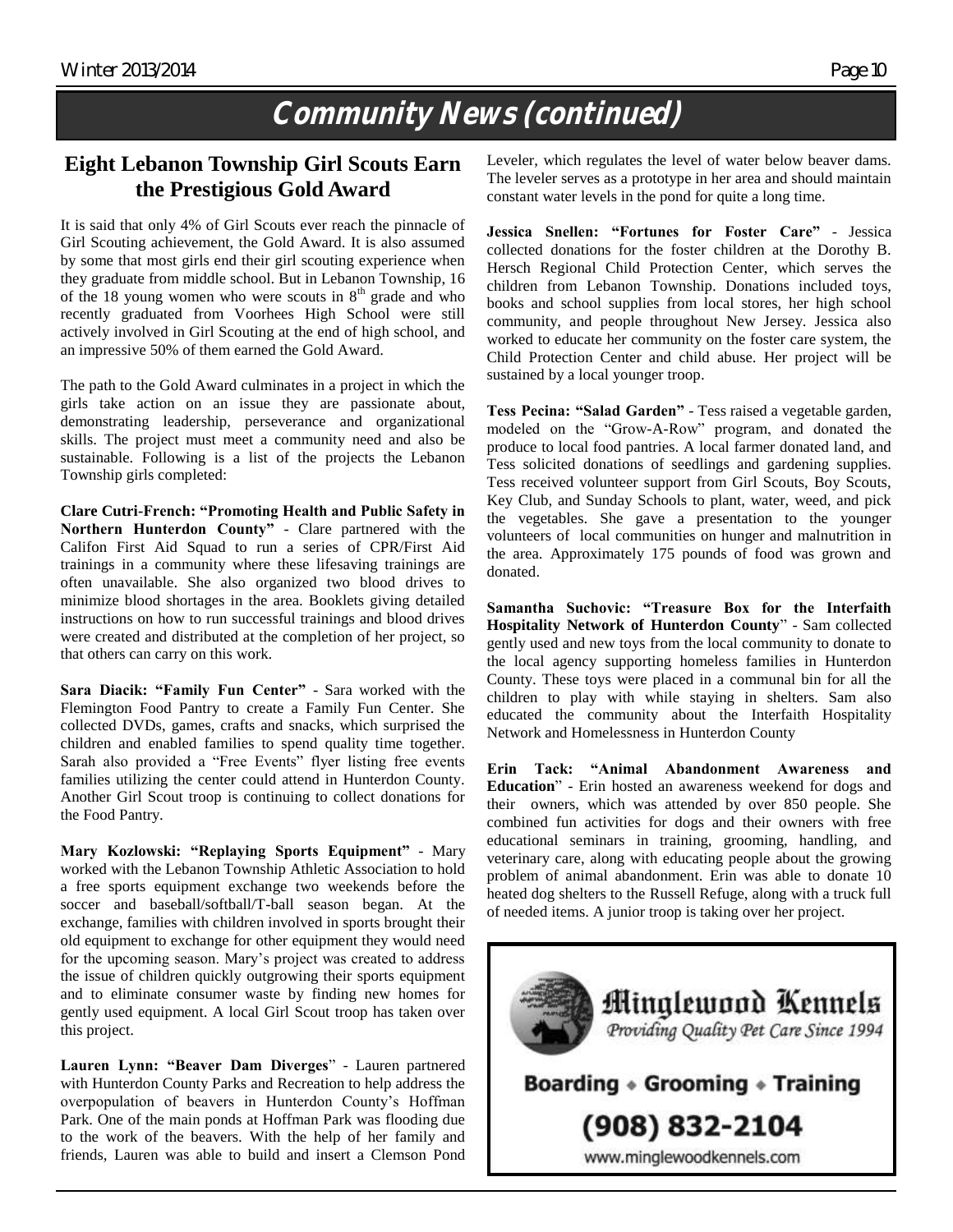#### Winter 2013/2014

|--|

| Township Directory                                                                    |                                       |                                                                                                                      |                                                               |                                                                                                                                                             |  |  |
|---------------------------------------------------------------------------------------|---------------------------------------|----------------------------------------------------------------------------------------------------------------------|---------------------------------------------------------------|-------------------------------------------------------------------------------------------------------------------------------------------------------------|--|--|
| <b>TOWNSHIP COMMITTEE</b>                                                             |                                       |                                                                                                                      |                                                               | <b>FIRE - POLICE - EMS</b>                                                                                                                                  |  |  |
| $(908) 537 - 2203$<br>Bernie Cryan                                                    |                                       |                                                                                                                      | <b>Police Emergency</b>                                       |                                                                                                                                                             |  |  |
| Tom McKee, Mayor                                                                      |                                       |                                                                                                                      | Police Dispatch                                               |                                                                                                                                                             |  |  |
| Ronald Milkowski, Deputy Mayor                                                        |                                       |                                                                                                                      | Chief, Chris Mattson                                          |                                                                                                                                                             |  |  |
| <b>Frank Morrison</b>                                                                 |                                       |                                                                                                                      | Office Manager, Kathy Goracy                                  |                                                                                                                                                             |  |  |
| Patricia Schriver                                                                     |                                       |                                                                                                                      | <b>Emergency Medical Services</b>                             |                                                                                                                                                             |  |  |
|                                                                                       |                                       |                                                                                                                      | <b>Fire Department Emergency</b>                              |                                                                                                                                                             |  |  |
| <b>MEETINGS</b><br>Meetings held at the Municipal Building unless otherwise specified |                                       |                                                                                                                      | Chief, Ed Schaffer                                            |                                                                                                                                                             |  |  |
| 7:00 PM 1st & 3rd Wed                                                                 |                                       | Fire Official, Gary Apgar                                                                                            |                                                               | $(908) 537 - 6670$                                                                                                                                          |  |  |
| 6:30 PM 1st Wed as needed                                                             |                                       | Open Burn Fire Permit (Andover Forestry Off.)                                                                        |                                                               | $(973) 786 - 6350$                                                                                                                                          |  |  |
|                                                                                       |                                       | <b>Office of Emergency Management</b>                                                                                |                                                               |                                                                                                                                                             |  |  |
|                                                                                       |                                       | Coordinator, Alan Goracy                                                                                             |                                                               | (908) 832-7158                                                                                                                                              |  |  |
|                                                                                       |                                       |                                                                                                                      |                                                               | (908) 832-7684                                                                                                                                              |  |  |
| 7:00 PM 3rd Mon                                                                       |                                       |                                                                                                                      |                                                               | $(908) 788 - 1351$                                                                                                                                          |  |  |
| $7:00$ PM $2nd$ Mon                                                                   |                                       |                                                                                                                      |                                                               |                                                                                                                                                             |  |  |
| 7:00 PM 2nd Mon                                                                       |                                       |                                                                                                                      |                                                               |                                                                                                                                                             |  |  |
| 7:30 PM 1st Thurs                                                                     |                                       |                                                                                                                      |                                                               | (908) 832-2175                                                                                                                                              |  |  |
|                                                                                       |                                       |                                                                                                                      |                                                               | $(908) 638 - 4111$                                                                                                                                          |  |  |
| 7:30 PM 1st Thurs at the Museum                                                       |                                       |                                                                                                                      |                                                               | $(908) 638 - 6116$                                                                                                                                          |  |  |
|                                                                                       | $7:00$ PM 1st Tues<br>7:30 PM 4th Wed | $(908)$ 638-5020<br>$(908) 537 - 4132$<br>$(908) 832 - 5263$<br>$(908) 832 - 7066$<br>7:30 PM 2nd Wed at the Library | Valley View School<br>Woodglen School<br>Voorhees High School | <b>Tewksbury Township Municipal Court</b><br><b>Hunterdon County Board of Health</b><br><b>SCHOOLS</b><br>Grades $K - 4$<br>Grades $5-8$<br>Grades $9 - 12$ |  |  |

| <b>TOWNSHIP CONTACTS</b>                                                                                                                                      |                |                    |                                                            |  |  |  |
|---------------------------------------------------------------------------------------------------------------------------------------------------------------|----------------|--------------------|------------------------------------------------------------|--|--|--|
| Township Clerk, Registrar of Vital Statistics                                                                                                                 | Karen Sandorse | (908) 638-8523 x11 |                                                            |  |  |  |
| Deputy Clerk, Dog Licensing Agent, Deputy Registrar<br>Kimberly Jacobus                                                                                       |                | (908) 638-8523 x10 |                                                            |  |  |  |
| <b>Tax Collector</b><br>Mary Hyland                                                                                                                           |                | (908) 638-8523 x15 | Hours: Wed & Fri 8:00 AM-4:30 PM                           |  |  |  |
| Mary Mastro<br>Assessor                                                                                                                                       |                | (908) 638-8523 x17 | Hours: Tues & Wed 8:00 AM-4:30 PM and by appointment       |  |  |  |
| Gail Glashoff<br>Planning Board Clerk & Board of Adjustment Secretary                                                                                         |                | (908) 638-8523 x22 |                                                            |  |  |  |
| <b>Recycling Coordinator</b><br>Joann Fascenelli                                                                                                              |                | (908) 638-8523 x19 |                                                            |  |  |  |
| Zoning Officer                                                                                                                                                | John Flemming  | (908) 638-8523 x20 | Hours: Mon & Wed 1:00 PM-4:00 PM                           |  |  |  |
| Lost Dogs<br>Judy Dunlap                                                                                                                                      |                | $(908) 537 - 2678$ |                                                            |  |  |  |
| Hunterdon Humane Animal Shelter                                                                                                                               |                | $(908)$ 996-2525   |                                                            |  |  |  |
| Warren Gabriel<br>Department of Public Works                                                                                                                  |                | $(908) 537 - 2850$ |                                                            |  |  |  |
| Library Committee<br>Art Gerlich, Chair                                                                                                                       |                | $(908) 638 - 4331$ |                                                            |  |  |  |
| <b>Recreation Commission</b><br>Kristin Petrik                                                                                                                |                | $(908) 638 - 3590$ |                                                            |  |  |  |
| <b>Memorial Garden</b>                                                                                                                                        | Eva Burrell    | $(908) 537 - 2424$ |                                                            |  |  |  |
| Environmental & Open Space Commission                                                                                                                         | Warren Newman  | $(908) 638 - 4332$ |                                                            |  |  |  |
| Webmaster & Newsletter                                                                                                                                        | Karen Newman   | $(908) 638 - 4332$ | Email information to karennewman@embarqmail.com            |  |  |  |
| <b>Bunnvale Library</b>                                                                                                                                       |                | $(908) 638 - 8884$ | Hours: Wed 1:00-8:00, Thurs & Fri 9:00-5:00, Sat 9:00-2:00 |  |  |  |
| Township of Lebanon Museum at New Hampton                                                                                                                     |                | $(908) 537 - 6464$ | Hours: Tues & Thurs 9:30 AM-5:00 PM, Sat 1:00-5:00 PM      |  |  |  |
| Hunterdon County Transfer Station                                                                                                                             |                | $(908)$ 236-9088   |                                                            |  |  |  |
| Construction Office, Christy Hoffman Farm, 108 Rt 512, Califon, NJ 07830                                                                                      |                | (908) 832-5552     | Hours: Mon-Fri 8:30 AM-4:00 PM                             |  |  |  |
| For scheduling use of the Municipal Building Meeting Rooms or reserving the Memorial Park pavilion or fields, contact the Municipal Building at 638-8523 x10. |                |                    |                                                            |  |  |  |